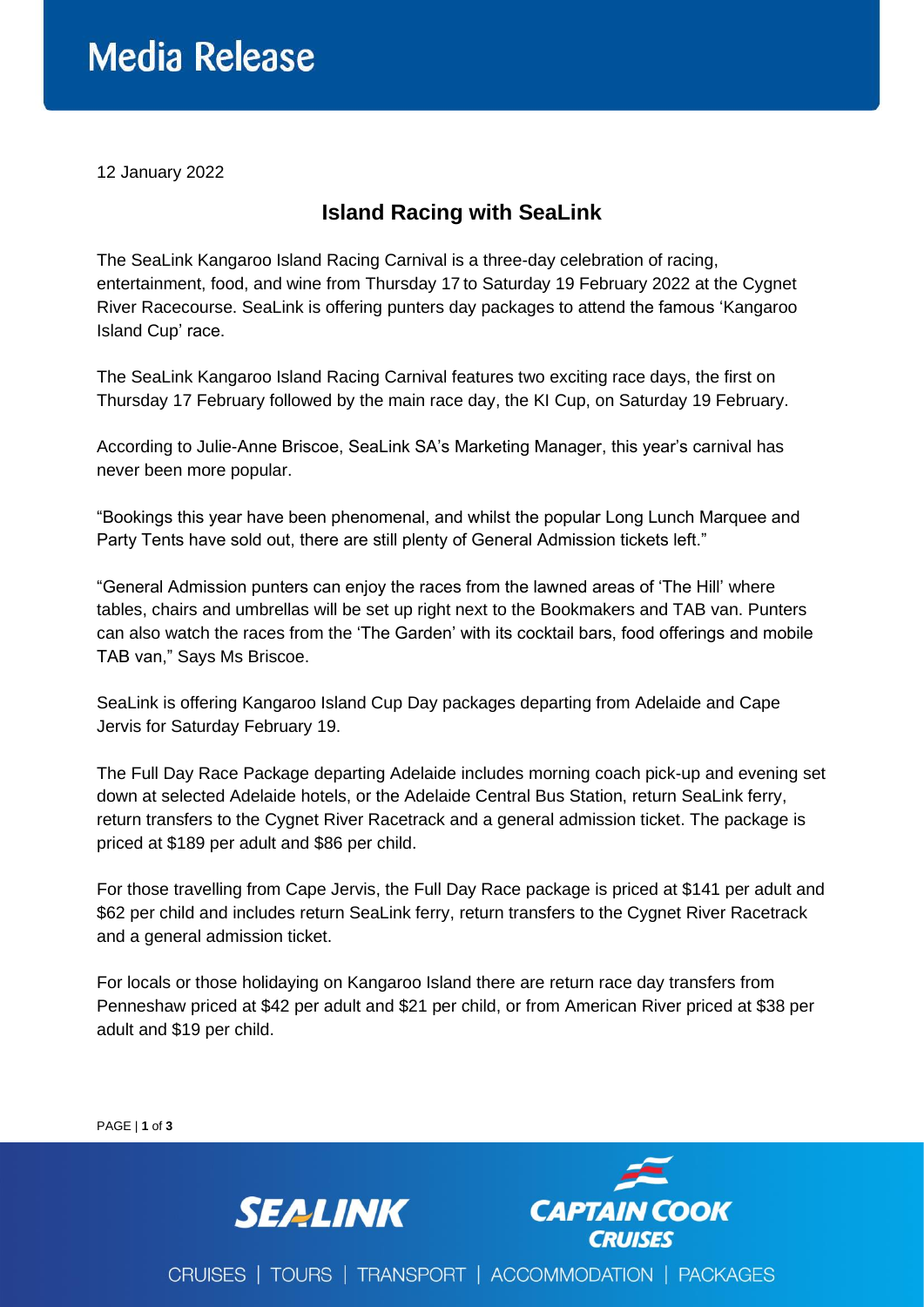## **Media Release**

For those staying in Kingscote, the town closest to the Cygnet River racetrack, there will be free shuttle buses operating on both Thursday and Saturday from the Aurora Ozone Hotel.

The carnival also features plenty of exciting events before the Kangaroo Island Cup. Get to know some of the horses at the Thursday race meet, with gates opening at 11am and tickets only \$16 per adult and children under 15 free.

On Thursday evening enjoy the Kangaroo Island Racing Club's Cocktail Party with live music and bar snacks at the Aurora Ozone Hotel in Kingscote from 7pm. Tickets available through Aurora Ozone Hotel.

Friday is a lay day between race meetings and Dudley Wines is hosting 'Punter's Intermission' the perfect afternoon of live music, delicious food, and of course great wines. On Sunday, they'll will do it all over again between 10am and 5pm.

For the best Kangaroo Island Cup experience an extended stay before or after the carnival is the only way to see Kangaroo Island's fascinating wildlife, spectacular coastal scenery and landscapes, pristine beaches and many amazing attractions and tours.

SeaLink also offer a range of wildlife, food and wine and nature-based day tours and two to fivenight self-drive packages. There is something for everyone and tours can easily be combined with a race day package for the ultimate holiday adventure.

The KI Racing Carnival Event is a ticketed COVID Safe Event and all tickets including General Admission must be pre-purchased prior to race day. There will be no tickets sold at the gate.

All attendees over the age of 16 must be double vaccinated and be able to provide proof of vaccination at the racetrack entry gate. Where an official SA Health medical exemption is in place proof of a negative COVID test result for the 72-hour period prior to seeking entry and full exemption details will need to be provided. This requirement will be enforced by Racing SA and the Kangaroo Island Racing Club.

For further information and purchasing of general admission tickets and race day packages visit <https://www.sealink.com.au/specials/ki-cup/>

-ENDS-

For Further information and bookings please contact: T: 13 13 01, or email: [bookings@sealink.com.au](mailto:bookings@sealink.com.au) or visit[:www.sealink.com.au](http://www.sealink.com.au/)

PAGE | **2** of **3**





CRUISES | TOURS | TRANSPORT | ACCOMMODATION | PACKAGES